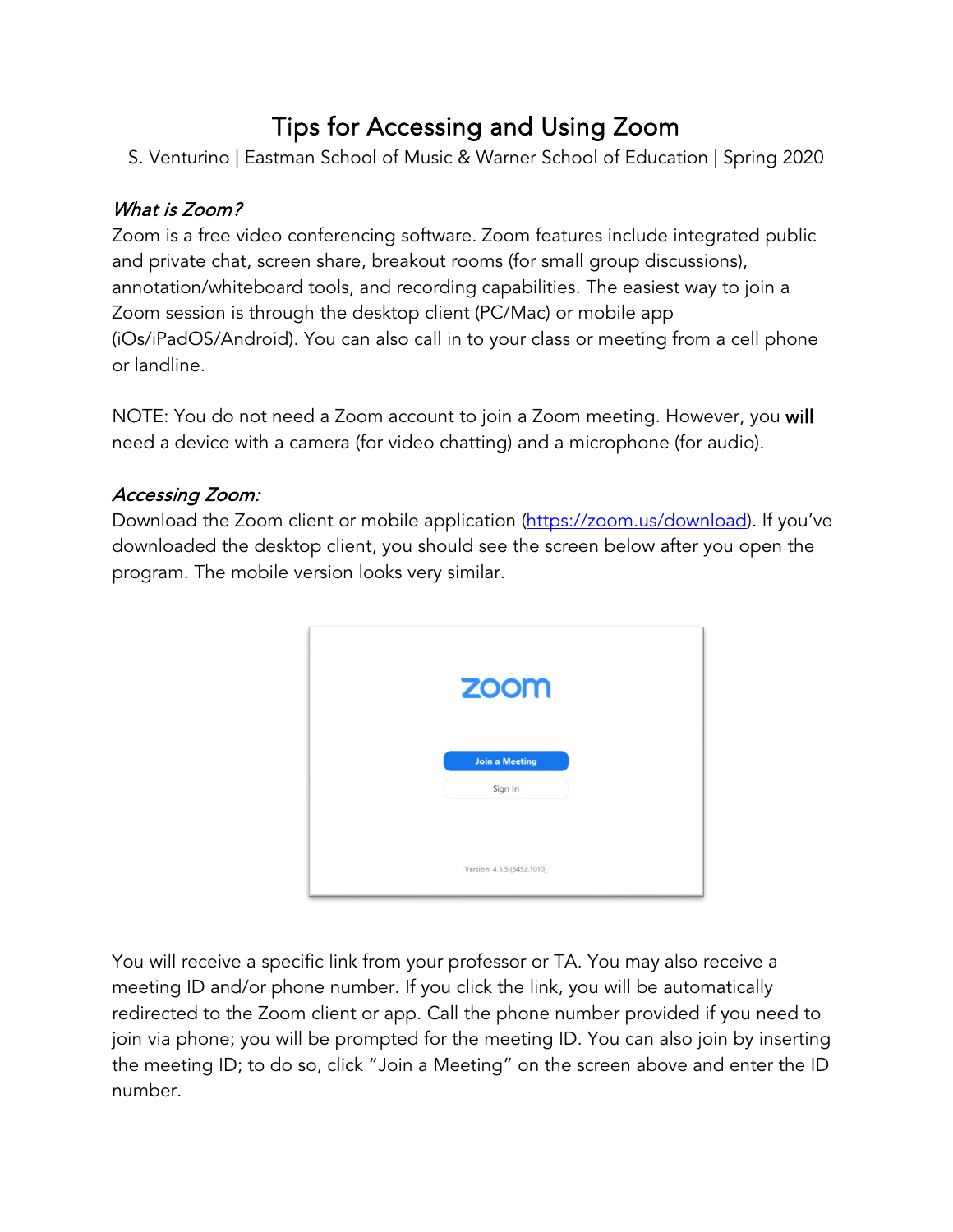### Using Zoom:

Once you click on the link or type in the meeting ID, you will be given some audio and video options.

> a. Desktop client: Click "Join with Computer Audio." It's a good idea to test your speaker and microphone (see options below) before joining. If the prompt doesn't pop up, click the "Join Audio" button in the left-hand corner.

| Zoom Participant ID: 27 Meeting ID: 720-273-270<br>$\odot$ $\blacksquare$ | Choose ONE of the audio conference options                                                       | $\times$                                                                               |                                 | $\Box$<br>$\times$<br>$\overline{\phantom{a}}$<br>응 Enter Full Screen |
|---------------------------------------------------------------------------|--------------------------------------------------------------------------------------------------|----------------------------------------------------------------------------------------|---------------------------------|-----------------------------------------------------------------------|
|                                                                           | <sup>e</sup> Phone Call<br><b>Join with Computer Audio</b><br><b>Test speaker and microphone</b> | $\Box$ Computer Audio                                                                  |                                 |                                                                       |
| STEPHANIE VE ITURINO                                                      | Automatically join audio by computer when joining a meeting                                      |                                                                                        |                                 |                                                                       |
| ☑<br>п.<br>$\sim$<br>$\sim$<br><b>Start Video</b><br><b>Join Audio</b>    | a<br>$\mathbf{R}^+$<br>Xo<br><b>Manage Participants</b><br>Invite<br><b>Share</b>                | Æ<br>$\bullet$<br>☎<br>$\widehat{\phantom{m}}$<br>Chat<br><b>Record</b> Breakout Rooms | $\bullet\bullet\bullet$<br>More | <b>End Meeting</b>                                                    |

You can mute yourself once you've joined with audio. In general, stay muted unless you're actively talking with other participants or the host.

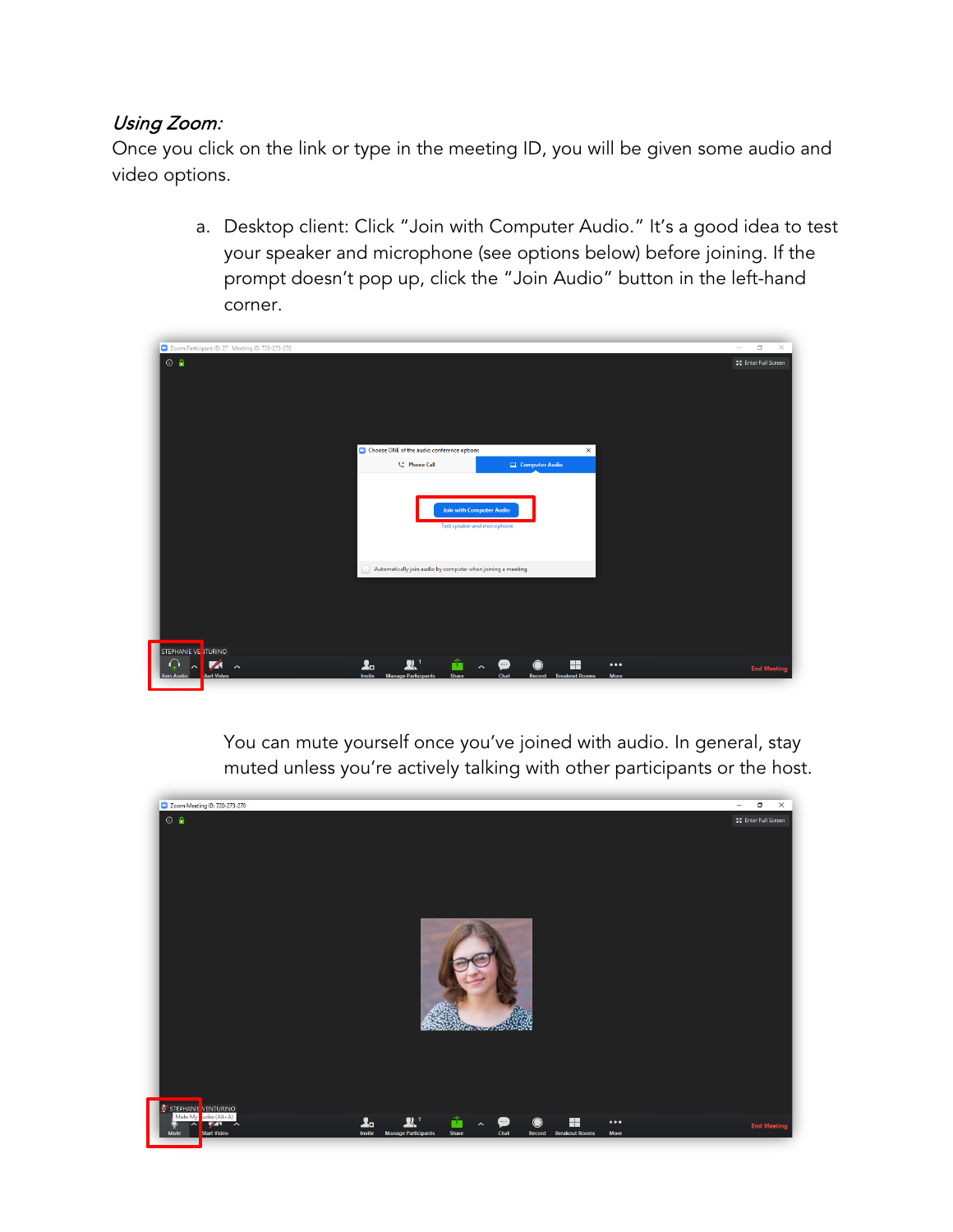To turn on your video, click "Start Video" on the bottom menu. You can change the video source by clicking the small upwards arrow to the right of this button.



b. Mobile app: You should be automatically prompted for both audio and video permissions. The screenshots below are from the iOS app. Click "OK" for all. You can join the call with Internet audio or by dialing in via phone.